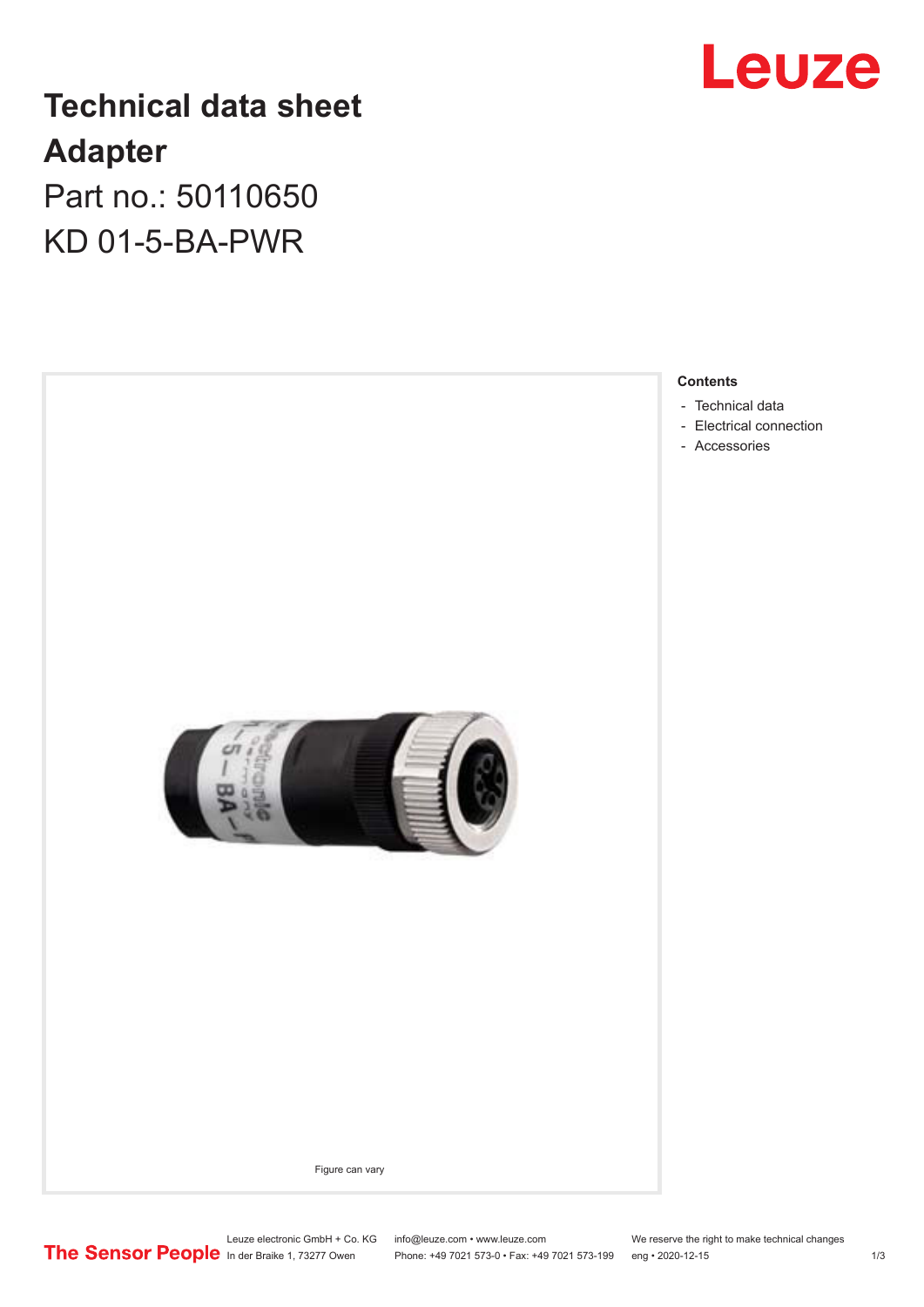## <span id="page-1-0"></span>**Technical data**

# Leuze

#### **Electrical data**

|                                           |             | <b>Width across flats</b>      | 18 mm      |
|-------------------------------------------|-------------|--------------------------------|------------|
| Performance data                          |             | Mating cycles, max.            | > 50       |
| Rated operating current                   | 4,000 mA    | Cable hole                     | $46$ mm    |
| Rating voltage (DIN EN 60664-1)           | 125 V       |                                |            |
| Rated impulse voltage (DIN EN<br>60664-1) | 1,500 V     | <b>Environmental data</b>      |            |
|                                           |             | Ambient temperature, operation | $-4085 °C$ |
| <b>Connection</b>                         |             |                                |            |
| <b>Number of connections</b>              | 2 Piece(s)  | <b>Certifications</b>          |            |
|                                           |             | Degree of protection           | IP 67      |
| <b>Connection 1</b>                       |             |                                |            |
| <b>Type of connection</b>                 | Connector   | <b>Classification</b>          |            |
| <b>Thread size</b>                        | M12         | <b>Customs tariff number</b>   | 85366990   |
| <b>Type</b>                               | Female      | eCl@ss 5.1.4                   | 27279201   |
| No. of pins                               | 5-pin       | eC <sub>1</sub> @ss 8.0        | 27440104   |
| Encoding                                  | A-coded     | eCl@ss 9.0                     | 27069190   |
| Version                                   | Axial       | eCl@ss 10.0                    | 27440106   |
|                                           |             | eCl@ss 11.0                    | 27440106   |
| <b>Connection 2</b>                       |             | <b>ETIM 5.0</b>                | EC002498   |
| <b>Type of connection</b>                 | Jack socket | <b>ETIM 6.0</b>                | EC002498   |
|                                           |             | <b>ETIM 7.0</b>                | EC002925   |
| Cable properties                          |             |                                |            |

**Mechanical data**

## **Electrical connection**

**AWG** 18

#### **Connection 1**

| Type of connection | Connector |
|--------------------|-----------|
| <b>Thread size</b> | M12       |
| <b>Type</b>        | Female    |
| No. of pins        | $5$ -pin  |
| Encoding           | A-coded   |
| Version            | Axial     |

#### **Connection 2**

 $\overline{a}$ 

**Type of connection Jack socket** 

## **Accessories**

## Power supply units

| Part no.   | <b>Designation</b> | <b>Article</b>    | <b>Description</b>                                                                                          |
|------------|--------------------|-------------------|-------------------------------------------------------------------------------------------------------------|
| 50110748 * | NT 24-24W          | Power supply unit | Type of power supply unit: Plug-in power supply unit<br>Output: 24 V DC, 1 A<br>Input: 110240 V AC, 5060 Hz |

\* Necessary accessories, please order separately